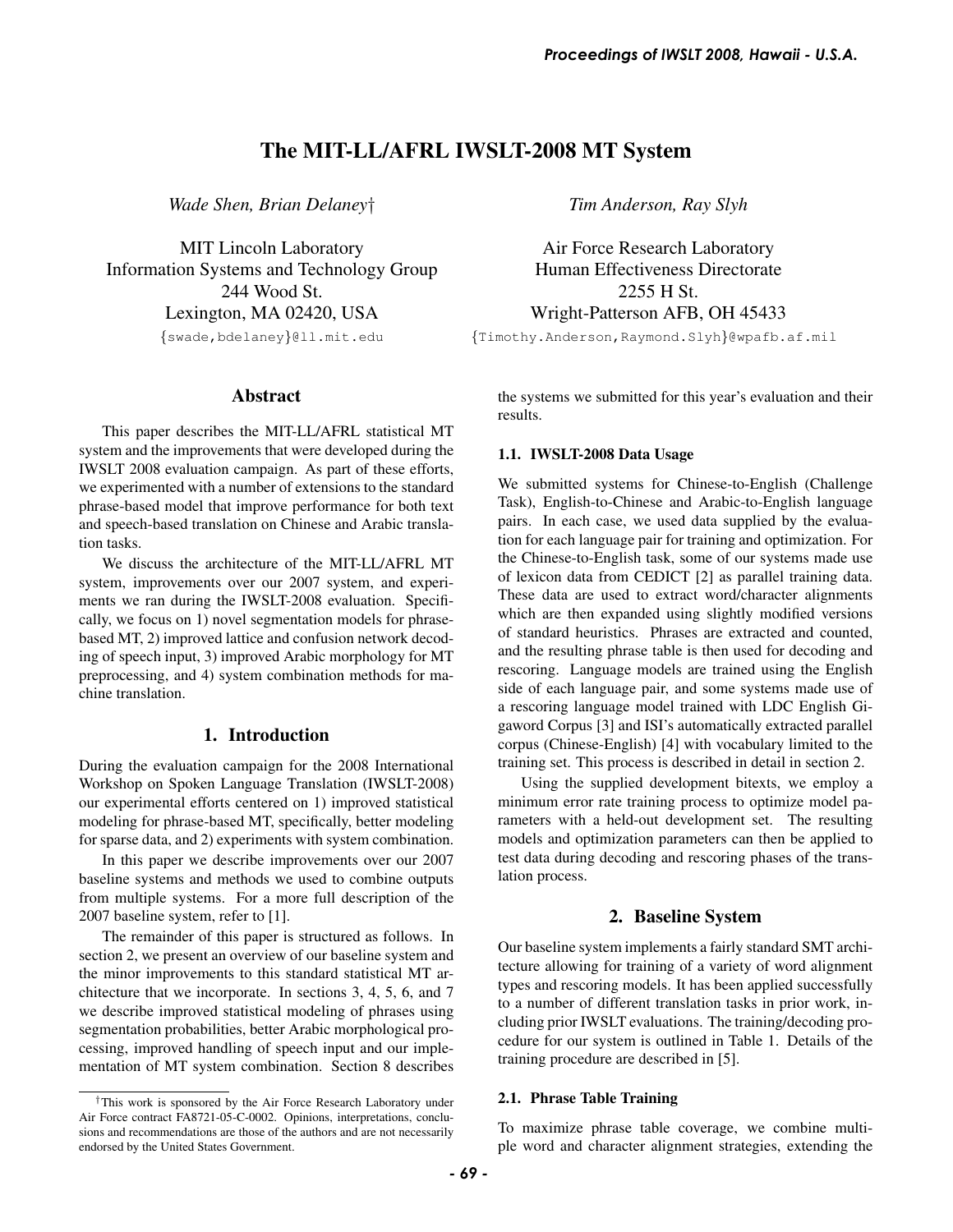|    | <b>Training Process</b>                                                                        |
|----|------------------------------------------------------------------------------------------------|
| 1. | Word and character segment (Chinese-only) training                                             |
|    | corpus                                                                                         |
| 2. | Compute GIZA++, Berkeley and Competitive Linking                                               |
|    | Alignments (CLA) for segmented data [6] [7] [8]                                                |
| 3. | Extract phrases for all variants of the training corpus                                        |
| 4. | Split word-segmented phrases into characters                                                   |
| 5. | Combine phrase counts and normalize                                                            |
| 6. | Train language models from the training corpus                                                 |
| 7. | Train TrueCase models                                                                          |
| 8. | Train source language repunctuation models                                                     |
|    | <b>Decoding/Rescoring Process</b>                                                              |
| 1. | Decode input sentences use base models                                                         |
| 2. | Add rescoring features (e.g. IBM model-1 score, etc.)                                          |
| 3. | Merge N-best lists (if input is ASR n-best)                                                    |
| 4. | Rerank N-best list entries                                                                     |
|    | Table 1: Training/decoding structure                                                           |
|    |                                                                                                |
|    | method described in [6]. For all language pairs, we com-                                       |
|    | bine alignments from IBM model 5 (see [9] and [10]) with                                       |
|    | alignments extracted using the competitive linking algorithm                                   |
|    | (CLA) described in [7] and the Berkeley Aligner [8]. Phrases                                   |
|    | were extracted from both types of alignments and combined                                      |
|    | in one phrase table. This was done by summing counts of                                        |
|    | phrases extracted from alignment types before computing the                                    |
|    | relative frequencies used in the our phrase tables.                                            |
|    | Additionally, for Chinese-to-English translation, both                                         |
|    | word and character segmentation were used for training                                         |
|    | CLA, Berkeley and GIZA alignment models. Phrases were                                          |
|    | then extracted from all six alignments and combined. Word                                      |
|    | segmented phrases were resegmented into characters before<br>counting.                         |
|    |                                                                                                |
|    | 2.2. Language Model Training                                                                   |
|    | During the training process we built n-gram language mod-                                      |
|    | els for use in decoding/rescoring, TrueCasing and repunctu-                                    |
|    | ation. In all cases, the SRI Language Modeling Toolkit [11]                                    |
|    | was used to create interpolated Kneser-Ney LMs. Additional                                     |
|    | class-based language model were also trained for rescoring.                                    |
|    | Word classes used for this model were derived in an unsuper-                                   |
|    | vised manner using bigram context information. Some sys-                                       |
|    | tems made use of 3- and 7-gram language models for rescor-                                     |
|    | ing that were trained with the English Gigaword corpus.                                        |
|    | 2.3. Optimization, Decoding, and Rescoring                                                     |
|    | Our translation model assumes a log-linear combination of                                      |
|    | phrase translation models, language models, etc.                                               |
|    |                                                                                                |
|    | $\log P(\mathbf{E} \mathbf{F}) \propto \sum_{\forall r} \lambda_r h_r(\mathbf{E}, \mathbf{F})$ |
|    | To optimize system performance we train scaling factors,                                       |
|    | $\lambda_r$ , for both decoding and rescoring features so as to mini-                          |
|    |                                                                                                |
|    | - 70 -                                                                                         |

Table 1: *Training/decoding structure*

#### 2.2. Language Model Training

#### 2.3. Optimization, Decoding, and Rescoring

$$
\log P(\mathbf{E}|\mathbf{F}) \propto \sum_{\forall r} \lambda_r h_r(\mathbf{E}, \mathbf{F})
$$

mize an objective error criterion. This is done using a standard Powell-like grid search using a development set [12].

A full list of the independent model parameters that we used in our baseline system is shown in Table 2. All systems generated N-best lists that are then rescored and reranked using either a MAP or an MBR (Minimum Bayes Risk) criterion.

| <b>Decoding Features</b>                                                    |
|-----------------------------------------------------------------------------|
| P(f e)                                                                      |
| $P(\mathbf{e} \mathbf{f})$                                                  |
| LexW(f e)                                                                   |
| LexW(e f)                                                                   |
| <b>Phrase Penalty</b>                                                       |
| Lexical Backoff                                                             |
| <b>Word Penalty</b>                                                         |
| Distortion                                                                  |
| $P(E)$ – 4-gram language model                                              |
| <b>Rescoring Features</b>                                                   |
| $P_{rescore}(\mathbf{E})$ – 5-gram LM                                       |
| $P_{class}(\mathbf{E})$ – 7-gram class-based LM                             |
| $P_{Model1}(\mathbf{F} \mathbf{E})$ – IBM model 1 translation probabilities |

Table 2: *Independent models used in log-linear combination*

This system serves as the basis for a number of the contrastive systems submitted during this year's evaluation. Contrastive systems differ in terms of their rescoring configuration (e.g. language models, MBR) and the data used to train them (some system made use of additional lexicon data). Each of the contrastive systems was used as a component for system combination. The combined output for each of the Chinese-to-English and Arabic-to-English tasks was submitted as our primary system. Detailed differences of each submitted system can be found in section 9.

The moses decoder [13] was used for our baseline system and for confusion network decoding. Two other decoders were also used: 1) a direct-lattice decoder (used for ASR input in Arabic and Chinese) and 2) an internally developed phrase-based decoder that supports forced-alignment (used for systems that use segmentation models).

### 3. Phrase Segmentation Models

During this evaluation we developed improved segmentation models that allow for better scoring of phrases during decoding. Consider the following phrase-based model for the translation of a source sentence  $\bf{F}$  to a target sentence  $\bf{E}$ :

$$
P(\mathbf{E}|\mathbf{F}) \propto P(\mathbf{E}) * P(\mathbf{F}|\mathbf{E})
$$
(1)  

$$
\approx P(\mathbf{E}) * \max_{\substack{(\mathbf{f}, \mathbf{e})_1^k \\ \in \text{seg}(\mathbf{F}, \mathbf{E})}} p((\mathbf{f}, \mathbf{e})_1^k) * \prod_{i=1}^k p(\mathbf{f}_i|\mathbf{e}_i)
$$
(2)

where  $seg(\mathbf{F}, \mathbf{E})$  denotes the set of possible segmentations of sentences **F** and **E** and a single segmentation  $(f, e)_1^k$  can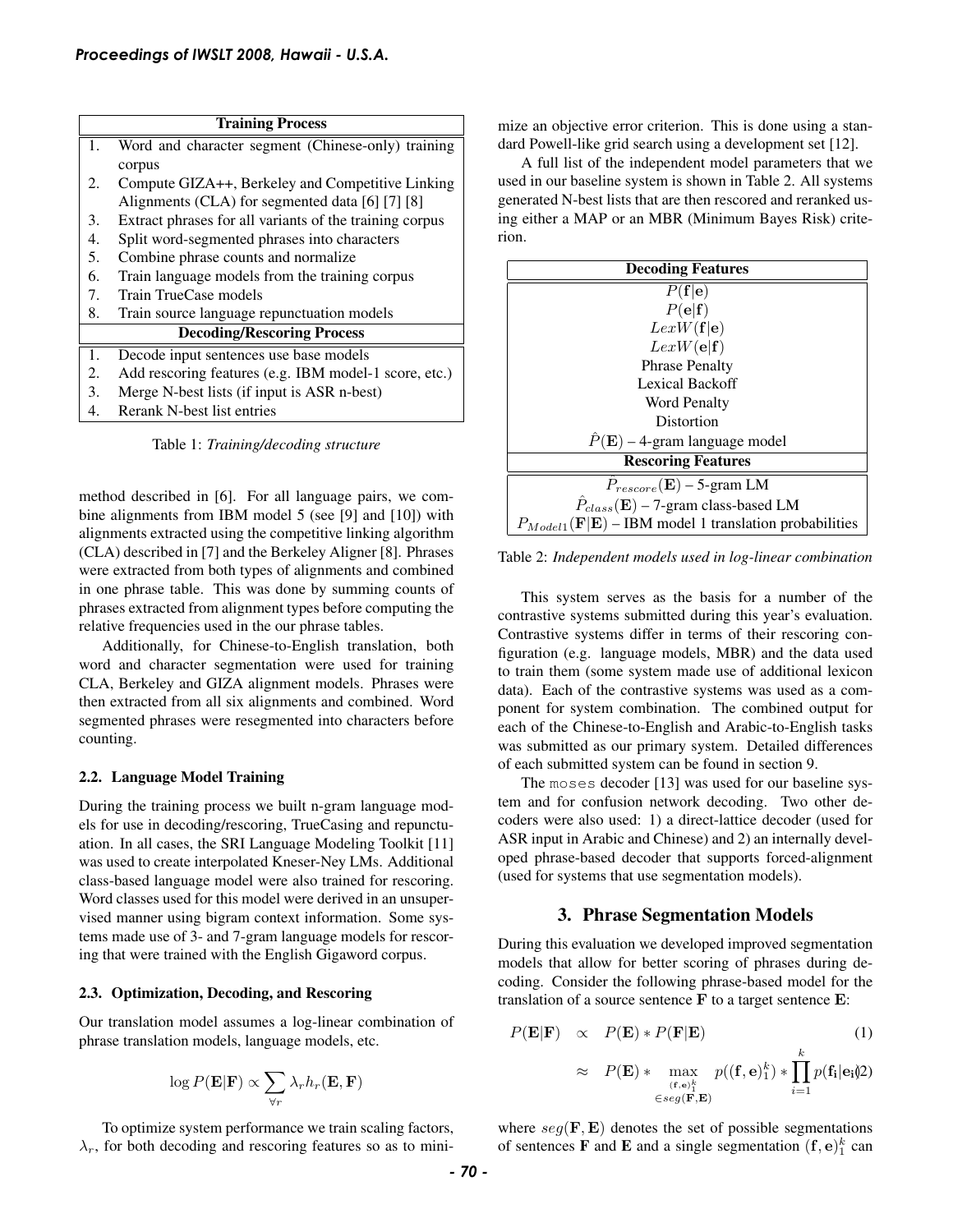be decomposed into phrase pairs  $(f_i, e_i)$  for  $i = 1..k$ . In the standard model the segmentation probability  $p((\mathbf{f},\mathbf{e})_1^k)$  is assumed to be uniform across all possible segmentations and target sentences; as such, the model simplifies to the standard phrase-based model:

$$
P(\mathbf{E}|\mathbf{F}) \approx P(\mathbf{E}) * \max_{(\mathbf{f},\mathbf{e})_1^k \in seg(\mathbf{F}, \mathbf{E})} \prod_{i=1}^k p(\mathbf{f_i}|\mathbf{e_i}) \quad (3)
$$

During decoding, all possible translations E and segmentations  $(f, e)_1^k$  are jointly searched to find:

$$
\mathbf{E} * = \arg\max_{\mathbf{E}} P(\mathbf{E}) * P(\mathbf{E}|\mathbf{F})
$$
 (4)

The assumption of uniform segmentation leads to overestimation of likelihoods for paths that use longer phrases. To rectify this, most systems incorporate additional features such as phrase penalties and lexical translation probabilities in a log-linear model. A typical configuration (one used by our baseline system) that makes use of these features is shown below:

$$
P(\mathbf{E}|\mathbf{F}) \propto P(\mathbf{F}|\mathbf{E})_1^{\lambda} * LexW(\mathbf{F}|\mathbf{E})_2^{\lambda} * exp(k)_3^{\lambda} \dots (5)
$$

where  $k$  denotes the number of phrases in the segmentation that was used to compute  $P(\mathbf{E}|\mathbf{F})$ .

We propose to extend the standard model with a nonuniform model of phrase segmentation. Instead, we assume that the segmentation of each phrase is independent, such that:

$$
P((\mathbf{f}, \mathbf{e})_1^k) \approx \prod_{i=1}^k p(\mathbf{f_i}|\mathbf{F}) * p(\mathbf{e_i}|\mathbf{E})
$$
 (6)

where the phrase segmentation probabilities  $p(f_i|F)$  and  $p(\mathbf{e_i}|\mathbf{E})$  are modeled as:

$$
p(\mathbf{f_i}|\mathbf{F}) \approx \frac{E_{\mathcal{F}}(\mathbf{f_i}|\lambda)}{N_{\mathcal{F}}(\mathbf{f_i})}
$$
(7)

$$
p(\mathbf{e_i}|\mathbf{E}) \approx \frac{E_{\mathcal{E}}(\mathbf{e_i}|\lambda)}{N_{\mathcal{E}}(\mathbf{e_i})}
$$
(8)

where  $\mathcal F$  and  $\mathcal E$  denote the training set for which numerator and denominator counts are collected.

Source and target segmentation probabilities are computed using the EM algorithm over the training data. Specifically, we employ a forced-alignment procedure to compute the expected number of times each phrase occurs in the training data. This process is shown in detail below in Table 3.

To support the alignment needed in step 3 of this procedure, we built a new phrase-based decoder that supports forced-alignment of a source sentence to a supplied reference translation. Because of the large number of sentences that need to be aligned, it is critical that the decoder be implemented with maximum efficiency. Through efficient pruning, our decoder is able to align IWSLT sentences in  $\lt$  2.5s (average) of processing per sentence with unlimited distortion.

| 1.  | Train standard phrase-based model                           |
|-----|-------------------------------------------------------------|
| 2.  | Augment phrase model probabilities with initial seg-        |
|     | mentation probabilities                                     |
| 3.  | Force align training bitexts and dump lattices              |
| 4.  | Compute phrase-pair expected values using fixed $\lambda$ s |
|     | from lattices (E-step)                                      |
| 5а. | Reestimate segmentation probabilities using equa-           |
|     | tions $7$ and $8$ (M-step)                                  |
| 5b. | MER training to optimize model exponents $(\lambda s)$      |
| 6.  | Repeat 2-5                                                  |

Table 3: *Phrase Segmentation Training Procedure*

Special handling of unknown words in the training data is needed to ensure that training sentences can be properly aligned. We allow unknown words in the source sentence to align to all possible target words, but with a heavy penalty. This forces target words that are legitimate translations of words in the source sentence to be preferred during the alignment process.

Two submitted contrast systems make use of segmentation probabilities for text input decoding in the Arabic and Chinese tasks respectively: AE-constrast3 and CEconstrast3. Due to time constraints, these systems were trained with one iteration of EM training and rescored without additional language models.

### 4. Arabic Preprocessing

Arabic is a morphologically rich language [14, 15], and various work (as described in [16]) has indicated that it can be advantageous to separate surface tokens into their morphological constituents for machine translation. In our system for IWSLT 2007, we employed a light morphological analysis procedure we called AP5 [1]. We again used this procedure; however, we first applied additional text normalization to remove various diacritics. Normally, Modern Standard Arabic is written without short vowels and many other diacritics; however, some of the training and development sets have unusually large numbers of short vowels and diacritics present, which can lead to data sparsity during statistical training. These diacritics can also have negative consequences for our AP5 morphological analysis procedure. To help mitigate these negative effects, we investigated the removal of short vowels, shadda (which denotes consonant gemination), sukuun (which indicates the absence of a vowel), tanween (which mark grammatical cases), and tatweel (used to stretch letters in Arabic typography and which has no grammatical or semantic meaning). *Froceedings of IWSLT 2008, Hawaii* - U.S.A.<br> **1.** Train standard phrase-based model<br>
2. Augment phrase model probabilities with initial 1<br>
1. Train standard phrase model probabilities with initial 1<br>
4. Frocee align train

## 5. Lexical Approximation for Arabic MT

Initial results on the Arabic-English task showed a higher rate of OOV words than expected. Rather than pass these words to the output, we chose to make a last-ditch effort at getting them correct through a lexical approximation technique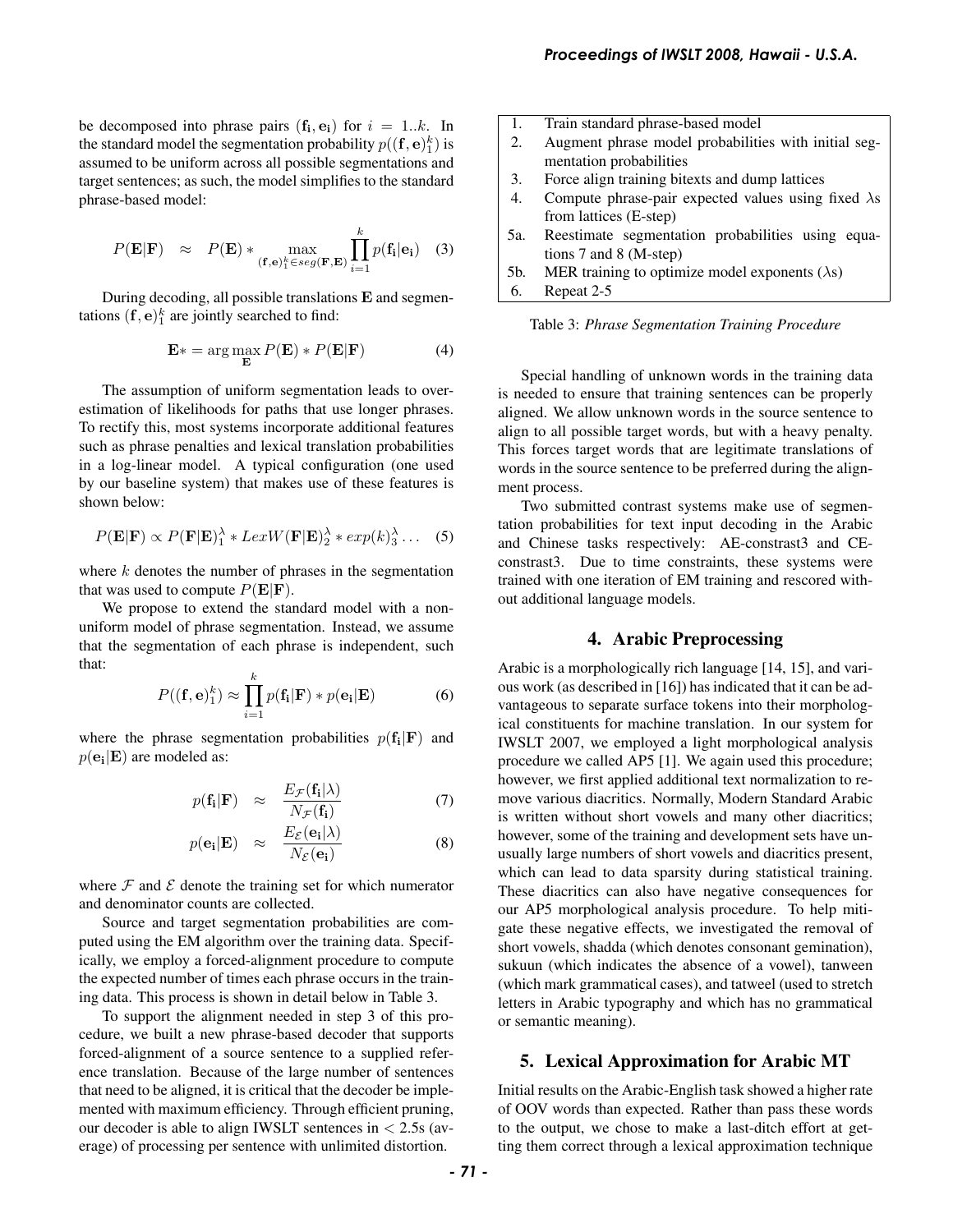similar to the one presented in [17]. Our version was implemented as a preprocessing step to the phrase table using a list of OOV words. The top five known word candidates with a character edit distance less than a threshold from each OOV are chosen as possible translation candidates. All phrase table entries containing the translation candidates are replicated with the OOV word in its place. This results in 291k new phrase entries on dev6 (approx. 25% more phrases). Although this simplistic approach uses no morphological information, it yielded a gain of 1.95 BLEU on dev6 during our development testing and was used on several of our final component systems.

## 6. Improved Speech Translation

### 6.1. Finite State Transducer System

We have successfully implemented a phrase-based translation system capable of directly translating ASR lattices via finite state transducers. Finite state transducers (FSTs) provide a useful framework for natural language processing applications as the implementation details of graph optimization and search are handled through a software library that operates on a common state machine representation. A detailed explanation our of FST system can be found in [1].

For the Chinese-English task, we used the FST system only on the ASR input condition. The first system, *CEconstrast7* used only the supplied 20k training data and devsets 1, 2, 4, 5, and 6 with one reference. Alignments from GIZA++, Berkeley Aligner, and Competitive Linking were derived from three different Chinese segmentation variants. Even though the aligners vary significantly in quality, in prior experiments we found that use of these alignments can improve MT performance. We used the supplied segmentation, a resegmentation from Lingpipe, and a character segmented version of the data. All phrases were character segmented before counting. Punctuation was added to the input speech lattices wherever a word/punctuation bigram existed in the phrase table and the resulting lattice was rescored with a weighted punctuation language model. The FST system used a 4-gram language model during decoding, 5-gram and class 6-gram language models and IBM model1 scores during N-best reranking. The final Chinese-English system, *CEcontrast6* differs from the above with the addition of parallel text from the LDC Chinese-English dictionary. **Proceedings of IWSLT 2008, Hawaii - U.S.A.**<br>
similar to the une presented in [17]. Our version was implemented as a preprocessing step to the phrase table using a list of OOV words. The top five known word candidates wit

For Arabic-English, we used the FST system for both the ASR and CRR input conditions. Only one system was created for Arabic-English, *AE-contrast1*. Similar to the Chinese condition, we used only the supplied parallel text and devsets 1, 2, and 4 with one reference. Phrases were extracted from three different alignment algorithms: GIZA++, Berkeley Aligner, and Competitive Linking. Input lattices were repunctuated as in the Chinese-English condition, and a 4-gram language model was used during decoding followed by 5-gram, class 6-gram, and IBM model1 N-best reranking. Preprocessing of the Arabic data consisted of removal of diacritics followed by AP5 normalization. The phrase table was augmented via lexical approximation (section 5) to reduce the OOV rate.

## 6.2. Confusion Network Decoding

We applied the confusion network decoding strategy described in [1]. During the 2007 evaluation, it was noted that the multiword splitting method implemented in the SRILM lattice-tool was suboptimal. During this evaluation, we preprocessed character segmented lattices (Chinese) and morphologically preprocessed latttices (Arabic) using the splitting algorithm described in [18].

## 7. System Combination

In order to take advantage of the strengths of our various modeling and decoding techniques, we employ a system combination technique similar to the one presented in [19]. This is based on the successful ROVER technique used in automatic speech recognition [20]. In ROVER, individual words are aligned to minimize edit distance, and confusion networks are generated from these alignments. A voting algorithm is used to select the best word sequence with the lowest expected word error rate. In speech recognition, this process is relatively straightforward given the strict word order defined by the acoustics.

In machine translation, the system combination problem is compounded by many possible phrase choices and word orderings between systems. To combat this problem, each system serves as the skeleton system once, and all other system outputs are aligned to it. Confusion networks are generated for each skeleton alignment and the union of all confusion networks is taken. This final union network is then scored to find the best output sentence. The advantage of this technique over simply selecting the best system output is that the effect of combination can be localized within segments.

In our implementation of this round-robin confusion network scheme, we have added some additional features including a language model, word penalty, and a prior probability on choosing a particular system as the skeleton. To further improve the combination, we use a weighted voting scheme. All of these feature weights are optimized on a heldout set using Nelder-Meade simplex optimization to maximize the BLEU score.

In order to form the confusion networks, we use alignments provided by the translation error rate (TER) scoring tool [21]. TER performs a string alignment allowing for word movement via a beam search. Each alignment set is converted to a confusion network where skipped words are allowed via NULL arcs. Each individual word,  $w_i$ , forms an arc with a posterior probability equal to the normalized sum of all system weights,  $\lambda_n$ , that produced word  $w_i$ . NULL arc probabilities are also included in this calculation.

Figure 1 illustrates this process for the following fictitious system outputs: "a red car," "the green auto," "a car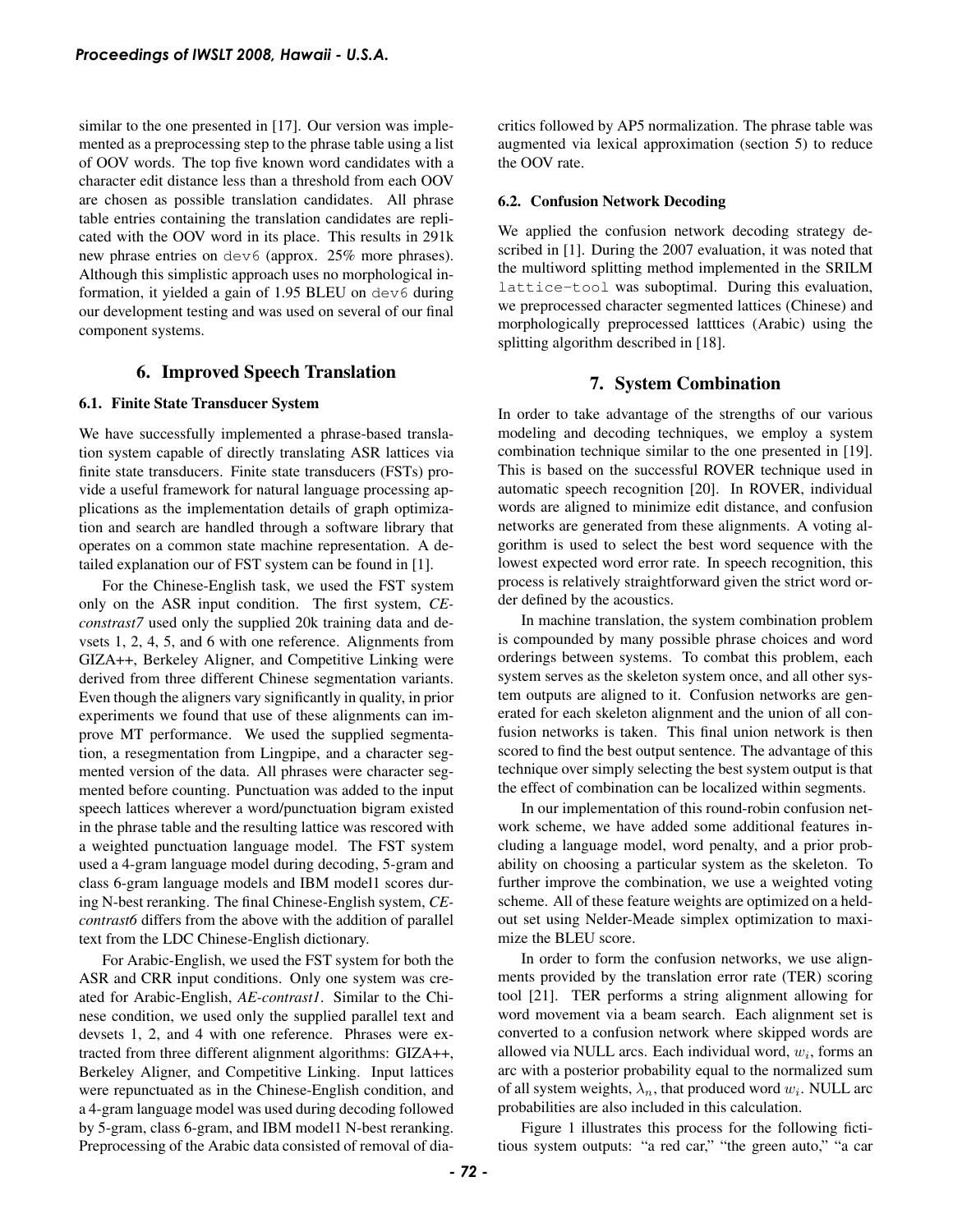

Figure 1: *System combination confusion network example*

green." The probabilities, assuming equal system weights and not including language model and word penalties, are shown on the arcs. The initial arcs from state zero contain the system prior probabilities for each skeleton alignment. The highest probability path through this network produces the sentence "a green car."

In the final weighted confusion network, the hypothesis score for word sequence  $W$  is given by:

$$
\log(P_{\mathcal{W}}) = \sum_{i=0}^{I_k} \left[ \log \left( \sum_{n \in w_i} \frac{\lambda_n}{\sum_{l=0}^N \lambda_l} \right) \right] + \lambda_N Len(\mathcal{W}) + \lambda_{N+1} \log(P_{LM}(\mathcal{W})) + \lambda_{N+2} \log(\beta_k)
$$
(9)

where  $I_k$  is the number of confusion pairs in the branch with system  $k$  as the skeleton,  $N$  is the total number of systems, and  $\lambda_0$  through  $\lambda_{N+2}$  are the weights optimized by a simplex minimization procedure. Note that (9) is not log-linear with respect to the system weights,  $\lambda_n$ . The main kernel contains the summation over all confusion sets of the log of the sum of weighted posteriors and is more easily optimized via nongradient based methods. The system priors,  $\beta_k$ , are given for each system to discourage poorly performing systems from taking the role as the skeleton. For our system we used the normalized BLEU scores from a held-out data set as system priors. Additionally, each sentence output is assigned a word penalty based on the total number of words,  $Len(\mathcal{W})$ , so that the sentence length can be properly optimized. Finally, a language model,  $P_{LM}(\mathcal{W})$  is applied to the output sequence. The language model helps to reject hypotheses due to improper alignments, such as repeated or missing words. This formulation is similar to the one presented in [22], but here we have added a separate prior probability for each system and the word posteriors are computed only with the normalized  $\lambda_n$  system weights.

### 8. Experiments

With each of the enhancements presented in prior sections, we ran a number of developement experiments in preparation for this year's evaluation. This section describes the development data that was used for each evaluation track and results comparing the aforementioned enhancements with our baseline system. Our experiments focused on the Chinese-

|                                                                                                                                                                                                                                                                                                                                                                                                                                                                                                                                                                                                                                                                                                                                                                                                                                                                                                                                                                                                                                                                                                                     |       |                                    | Chinese                                                                                                                                                                                                      | English |
|---------------------------------------------------------------------------------------------------------------------------------------------------------------------------------------------------------------------------------------------------------------------------------------------------------------------------------------------------------------------------------------------------------------------------------------------------------------------------------------------------------------------------------------------------------------------------------------------------------------------------------------------------------------------------------------------------------------------------------------------------------------------------------------------------------------------------------------------------------------------------------------------------------------------------------------------------------------------------------------------------------------------------------------------------------------------------------------------------------------------|-------|------------------------------------|--------------------------------------------------------------------------------------------------------------------------------------------------------------------------------------------------------------|---------|
|                                                                                                                                                                                                                                                                                                                                                                                                                                                                                                                                                                                                                                                                                                                                                                                                                                                                                                                                                                                                                                                                                                                     |       | Sentences                          | 40K                                                                                                                                                                                                          |         |
|                                                                                                                                                                                                                                                                                                                                                                                                                                                                                                                                                                                                                                                                                                                                                                                                                                                                                                                                                                                                                                                                                                                     |       | Running words                      | 148,219                                                                                                                                                                                                      | 161,171 |
|                                                                                                                                                                                                                                                                                                                                                                                                                                                                                                                                                                                                                                                                                                                                                                                                                                                                                                                                                                                                                                                                                                                     | train | Avg. Sent. length                  | 7.42                                                                                                                                                                                                         | 8.07    |
|                                                                                                                                                                                                                                                                                                                                                                                                                                                                                                                                                                                                                                                                                                                                                                                                                                                                                                                                                                                                                                                                                                                     |       | Vocabulary                         | 8,407                                                                                                                                                                                                        | 6,766   |
|                                                                                                                                                                                                                                                                                                                                                                                                                                                                                                                                                                                                                                                                                                                                                                                                                                                                                                                                                                                                                                                                                                                     |       | Sentences                          | 506                                                                                                                                                                                                          |         |
|                                                                                                                                                                                                                                                                                                                                                                                                                                                                                                                                                                                                                                                                                                                                                                                                                                                                                                                                                                                                                                                                                                                     | dev3  | Running words                      | 3,209                                                                                                                                                                                                        | 3,271   |
|                                                                                                                                                                                                                                                                                                                                                                                                                                                                                                                                                                                                                                                                                                                                                                                                                                                                                                                                                                                                                                                                                                                     |       | Avg. Sent. length                  | 6.34                                                                                                                                                                                                         | 6.46    |
|                                                                                                                                                                                                                                                                                                                                                                                                                                                                                                                                                                                                                                                                                                                                                                                                                                                                                                                                                                                                                                                                                                                     |       | Sentences                          | 246                                                                                                                                                                                                          |         |
|                                                                                                                                                                                                                                                                                                                                                                                                                                                                                                                                                                                                                                                                                                                                                                                                                                                                                                                                                                                                                                                                                                                     | dev7  | Running words                      | 1,305                                                                                                                                                                                                        | 1,540   |
|                                                                                                                                                                                                                                                                                                                                                                                                                                                                                                                                                                                                                                                                                                                                                                                                                                                                                                                                                                                                                                                                                                                     |       | Avg. Sent. length                  | 5.3                                                                                                                                                                                                          | 6.26    |
|                                                                                                                                                                                                                                                                                                                                                                                                                                                                                                                                                                                                                                                                                                                                                                                                                                                                                                                                                                                                                                                                                                                     |       |                                    | Arabic                                                                                                                                                                                                       | English |
|                                                                                                                                                                                                                                                                                                                                                                                                                                                                                                                                                                                                                                                                                                                                                                                                                                                                                                                                                                                                                                                                                                                     |       | Sentences                          | 19,972                                                                                                                                                                                                       |         |
|                                                                                                                                                                                                                                                                                                                                                                                                                                                                                                                                                                                                                                                                                                                                                                                                                                                                                                                                                                                                                                                                                                                     |       | Running words                      | 130,650                                                                                                                                                                                                      | 161,171 |
|                                                                                                                                                                                                                                                                                                                                                                                                                                                                                                                                                                                                                                                                                                                                                                                                                                                                                                                                                                                                                                                                                                                     | train | Avg. Sent. length                  | 6.54                                                                                                                                                                                                         | 8.07    |
|                                                                                                                                                                                                                                                                                                                                                                                                                                                                                                                                                                                                                                                                                                                                                                                                                                                                                                                                                                                                                                                                                                                     |       |                                    |                                                                                                                                                                                                              |         |
|                                                                                                                                                                                                                                                                                                                                                                                                                                                                                                                                                                                                                                                                                                                                                                                                                                                                                                                                                                                                                                                                                                                     |       | <b>Sentences</b>                   |                                                                                                                                                                                                              |         |
|                                                                                                                                                                                                                                                                                                                                                                                                                                                                                                                                                                                                                                                                                                                                                                                                                                                                                                                                                                                                                                                                                                                     |       |                                    |                                                                                                                                                                                                              |         |
|                                                                                                                                                                                                                                                                                                                                                                                                                                                                                                                                                                                                                                                                                                                                                                                                                                                                                                                                                                                                                                                                                                                     |       |                                    |                                                                                                                                                                                                              |         |
|                                                                                                                                                                                                                                                                                                                                                                                                                                                                                                                                                                                                                                                                                                                                                                                                                                                                                                                                                                                                                                                                                                                     |       |                                    |                                                                                                                                                                                                              |         |
|                                                                                                                                                                                                                                                                                                                                                                                                                                                                                                                                                                                                                                                                                                                                                                                                                                                                                                                                                                                                                                                                                                                     |       |                                    |                                                                                                                                                                                                              |         |
|                                                                                                                                                                                                                                                                                                                                                                                                                                                                                                                                                                                                                                                                                                                                                                                                                                                                                                                                                                                                                                                                                                                     |       |                                    | 4.88                                                                                                                                                                                                         |         |
|                                                                                                                                                                                                                                                                                                                                                                                                                                                                                                                                                                                                                                                                                                                                                                                                                                                                                                                                                                                                                                                                                                                     |       |                                    |                                                                                                                                                                                                              |         |
|                                                                                                                                                                                                                                                                                                                                                                                                                                                                                                                                                                                                                                                                                                                                                                                                                                                                                                                                                                                                                                                                                                                     |       |                                    |                                                                                                                                                                                                              |         |
|                                                                                                                                                                                                                                                                                                                                                                                                                                                                                                                                                                                                                                                                                                                                                                                                                                                                                                                                                                                                                                                                                                                     |       |                                    |                                                                                                                                                                                                              |         |
|                                                                                                                                                                                                                                                                                                                                                                                                                                                                                                                                                                                                                                                                                                                                                                                                                                                                                                                                                                                                                                                                                                                     | train |                                    | 8.07                                                                                                                                                                                                         |         |
|                                                                                                                                                                                                                                                                                                                                                                                                                                                                                                                                                                                                                                                                                                                                                                                                                                                                                                                                                                                                                                                                                                                     |       |                                    |                                                                                                                                                                                                              |         |
|                                                                                                                                                                                                                                                                                                                                                                                                                                                                                                                                                                                                                                                                                                                                                                                                                                                                                                                                                                                                                                                                                                                     |       | Sentences                          |                                                                                                                                                                                                              |         |
|                                                                                                                                                                                                                                                                                                                                                                                                                                                                                                                                                                                                                                                                                                                                                                                                                                                                                                                                                                                                                                                                                                                     |       |                                    |                                                                                                                                                                                                              |         |
|                                                                                                                                                                                                                                                                                                                                                                                                                                                                                                                                                                                                                                                                                                                                                                                                                                                                                                                                                                                                                                                                                                                     | dev3  |                                    |                                                                                                                                                                                                              |         |
|                                                                                                                                                                                                                                                                                                                                                                                                                                                                                                                                                                                                                                                                                                                                                                                                                                                                                                                                                                                                                                                                                                                     |       | Running words                      | 6.47                                                                                                                                                                                                         |         |
|                                                                                                                                                                                                                                                                                                                                                                                                                                                                                                                                                                                                                                                                                                                                                                                                                                                                                                                                                                                                                                                                                                                     |       | Avg. Sent. length<br>Sentences     |                                                                                                                                                                                                              |         |
|                                                                                                                                                                                                                                                                                                                                                                                                                                                                                                                                                                                                                                                                                                                                                                                                                                                                                                                                                                                                                                                                                                                     | dev7  |                                    |                                                                                                                                                                                                              |         |
|                                                                                                                                                                                                                                                                                                                                                                                                                                                                                                                                                                                                                                                                                                                                                                                                                                                                                                                                                                                                                                                                                                                     |       | Running words<br>Avg. Sent. length | 1,321<br>5.26                                                                                                                                                                                                |         |
|                                                                                                                                                                                                                                                                                                                                                                                                                                                                                                                                                                                                                                                                                                                                                                                                                                                                                                                                                                                                                                                                                                                     |       |                                    |                                                                                                                                                                                                              |         |
|                                                                                                                                                                                                                                                                                                                                                                                                                                                                                                                                                                                                                                                                                                                                                                                                                                                                                                                                                                                                                                                                                                                     |       |                                    |                                                                                                                                                                                                              |         |
|                                                                                                                                                                                                                                                                                                                                                                                                                                                                                                                                                                                                                                                                                                                                                                                                                                                                                                                                                                                                                                                                                                                     |       |                                    |                                                                                                                                                                                                              |         |
|                                                                                                                                                                                                                                                                                                                                                                                                                                                                                                                                                                                                                                                                                                                                                                                                                                                                                                                                                                                                                                                                                                                     |       |                                    |                                                                                                                                                                                                              |         |
|                                                                                                                                                                                                                                                                                                                                                                                                                                                                                                                                                                                                                                                                                                                                                                                                                                                                                                                                                                                                                                                                                                                     |       |                                    |                                                                                                                                                                                                              |         |
|                                                                                                                                                                                                                                                                                                                                                                                                                                                                                                                                                                                                                                                                                                                                                                                                                                                                                                                                                                                                                                                                                                                     |       |                                    | 500<br>4,652<br>6,332<br>12.66<br>9.30<br>489<br>2,388<br>3,082<br>6.30<br>Chinese<br>English<br>40K<br>148,219<br>161,171<br>7.42<br>6,766<br>8,407<br>506<br>3,273<br>3,209<br>6.34<br>246<br>1,305<br>5.3 |         |
|                                                                                                                                                                                                                                                                                                                                                                                                                                                                                                                                                                                                                                                                                                                                                                                                                                                                                                                                                                                                                                                                                                                     |       |                                    |                                                                                                                                                                                                              |         |
|                                                                                                                                                                                                                                                                                                                                                                                                                                                                                                                                                                                                                                                                                                                                                                                                                                                                                                                                                                                                                                                                                                                     |       |                                    |                                                                                                                                                                                                              |         |
| Vocabulary<br>18,121<br>6,766<br>Running words<br>dev5<br>Avg. Sent. length<br>Sentences<br>Running words<br>dev6<br>Avg. Sent. length<br>Sentences<br>Running words<br>Avg. Sent. length<br>Vocabulary<br>Table 4: Corpus Statistics for All Language Pairs<br>to-English (CT) and Arabic-to-English (BTEC) tasks <sup>1</sup> .<br>8.1. Development Data<br>Tables 4 describes the development and training set configured<br>rations used for each language pair in this year's evaluatio<br>8.2. Segmentation Model Experiments<br>Table 5 shows results of development experiments we r<br>in preparation for this evaluation (lower case, with punct<br>ation). As our MER process is subject to significant ra<br>dom variability, each BLEU score represents the average<br>10 optimization/rescore runs with different random weig<br>initializations (optimized with dev3 or dev7 respectivel)<br>Though the gains are small, they are consistent despite or<br><sup>1</sup> Unfortunately, due to resource constraints, similar experiments were<br>done for the English-to-Chinese (CT) task.<br>- 73 - |       |                                    |                                                                                                                                                                                                              |         |
|                                                                                                                                                                                                                                                                                                                                                                                                                                                                                                                                                                                                                                                                                                                                                                                                                                                                                                                                                                                                                                                                                                                     |       |                                    |                                                                                                                                                                                                              |         |
|                                                                                                                                                                                                                                                                                                                                                                                                                                                                                                                                                                                                                                                                                                                                                                                                                                                                                                                                                                                                                                                                                                                     |       |                                    |                                                                                                                                                                                                              |         |
|                                                                                                                                                                                                                                                                                                                                                                                                                                                                                                                                                                                                                                                                                                                                                                                                                                                                                                                                                                                                                                                                                                                     |       |                                    |                                                                                                                                                                                                              |         |

Table 4: *Corpus Statistics for All Language Pairs*

### 8.1. Development Data

#### 8.2. Segmentation Model Experiments

<sup>1</sup>Unfortunately, due to resource constraints, similar experiments were not done for the English-to-Chinese (CT) task.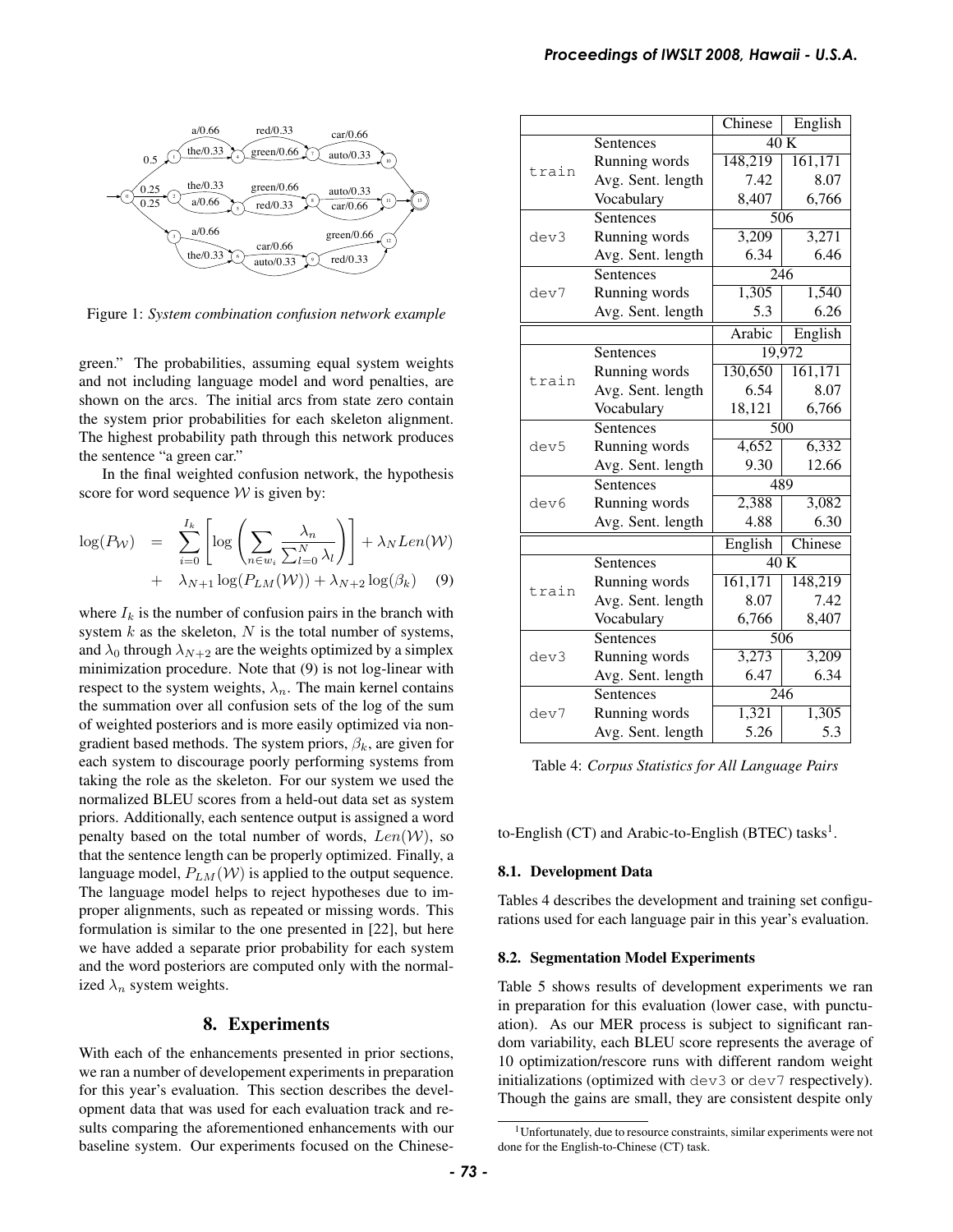one EM iteration. More experiments are needed to refine and assess the performance of these models.

| System                       | dev7 | dev3 |
|------------------------------|------|------|
| Baseline (no rescore LMs)    | 39.6 | 52.9 |
| + phrase segmentation models | 40.3 | 53.6 |

Table 5: *Segment EM results for Chinese-to-English Task*

#### 8.3. Arabic Morphology Experiments

Table 6 shows the results (lower case, with punctuation) of applying various levels of diacritic normalization as well as AP5 normalization to the data used in the Arabic-to-English task (averaged over 10 optimization/rescore runs). The AP5 normalization procedure used in our 2007 system removes the tanween characters. As such we examined the effect of other diacritics on MT performance. Comparing the baseline performance with the removal of all diacritics except the tanween (without any further AP5 processing), one can see that the diacritics other than the tanween have a dramatic effect on performance. Removing them yielded a mean score of 49.4, significantly better than 42.1, the score of our baseline with no preprocessing. Further removal of the tanween yielded approximately one additional BLEU point. Finally, removal of all diacritics (including the tanween) followed by the AP5 processing yielded an additional 3.2 BLEU points. All submitted Arabic systems removed all diacritics and then applied the AP5 processing. **Proceedings of IWSLT 2008, Hawaii - U.S.A.**<br>
one EM iteration. More experiments are needed to retine and<br>
assess the performance of these models.<br> **Algorithmetics** of the models and  $\frac{1}{2}$   $\frac{1}{2}$   $\frac{1}{2}$   $\frac{1}{2}$ 

| <b>Preprocessing Method</b>              | dev6  |
|------------------------------------------|-------|
| Baseline (No normalization or AP5)       | 42.06 |
| Remove diacritics except tanween, no AP5 | 49.40 |
| Remove all diacritics, no AP5            | 50.39 |
| Remove all diacritics, apply AP5         | 53.55 |

Table 6: *A Comparison of Different Arabic Preprocessing Methods*

#### 8.4. Speech Input Experiments

We conducted a number of development experiments to explore the performance of different speech decoding methods for both Arabic-English and Chinese-English translation. Tables 7 and 8 summarize the results of these experiments. All results are mean BLEU scores (lower-case with punctuation), averaged over 10 optimization/rescore runs. Note that we observe consistent gains by utilizing multiple hypotheses (i.e. lattice, confusion network and 20-best decoding).

#### 8.5. System Combination Experiments

For the Chinese-English task, we optimized our individual systems on the supplied Challenge Task development set.

| ASR Decoding Method      | dev3  |
|--------------------------|-------|
| 1-Best                   | 42.90 |
| 20-Best                  | 46.13 |
| <b>Confusion Network</b> | 44.96 |

Table 7: *Comparison of Chinese-to-English ASR Decoding Methods*

| ASR Decoding Method dev5 |       |
|--------------------------|-------|
| 1-Best                   | 25.49 |
| <b>Confusion Network</b> | 26.78 |

Table 8: *Comparison of Arabic-to-English ASR Decoding Methods*

Using these optimized system weights, we produced lowercase 1-best output for all systems on the IWSLT08 evaluation set and dev3 , which was used to optimize the system combination weights. We chose dev3 because it used the same speech recognition parameter weights as the Challenge Task, but it was not clear if the speech output was produced by the same recognition system. We used the same devsets for our text input condition.

Due to a last minute bug in the word penalty optimization, the system combination favored shorter sentences. We chose to use only the seven longest reference sets from dev3 to encourage longer output and possibly lessen the impact of the brevity penalty. On the ASR system combination, we dropped the two systems which produced the shortest output (CE-contrast1 and CE-contrast5) to further reduce the possible impact of the brevity penalty.

The results for both the ASR and CRR conditions are shown in Table 9 and Table 10 (mixed-case with punctuation). The results shown for both the dev and eval sets are for BLEU with case and punctuation. For the ASR condition, we observed a gain of 2.37 BLEU over the best system output on the eval set. On the text condition, we lost 0.23 BLEU over the best system. This loss can possibly be attributed to the word penalty bug as well as the swapping of system ranking between the dev and eval sets. The best system on dev3 (CE-contrast4) was not the best system on the eval set (CE-contrast1), and therefore the optimizer produced weights that may have favored CE-contrast4 too much.

For the Arabic-English task, we optimized our individual systems on the supplied dev6 and used dev5 to optimize the system combination parameters. As there was no apparent consistency across speech recognition systems used to produce the lattice outputs, we held constant the ASR parameters for those systems that optimize them specifically (i.e. our FST decoding system.) The same sets were used for the text input condition.

The results for the Arabic-English system combination are shown in Table 11 and Table 12 for the ASR and CRR conditions respectively (mixed-case, with punctuation). On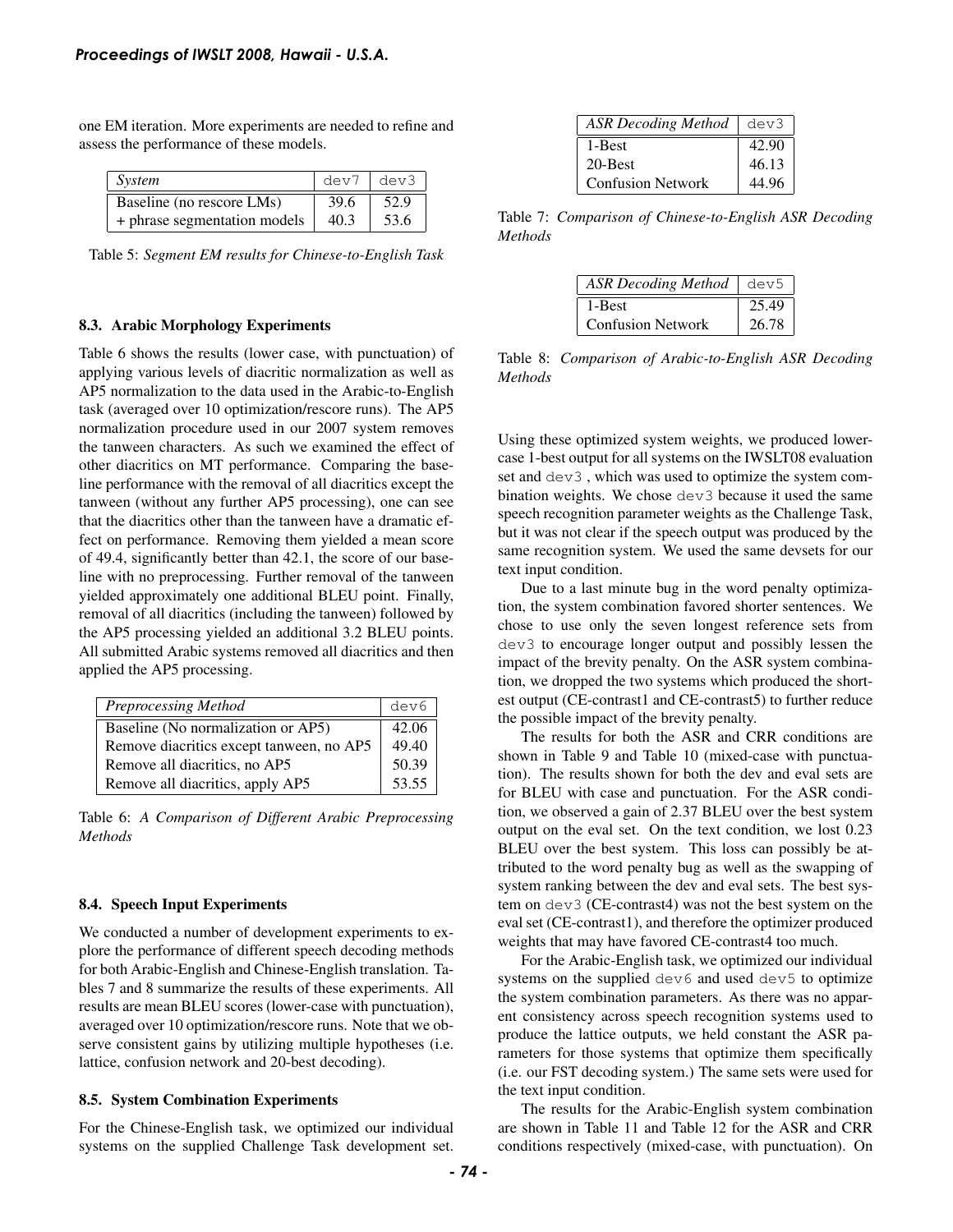| <b>System Description</b> | Input     | dev3  | eval  |
|---------------------------|-----------|-------|-------|
| CE-contrast4              | Conf. Net | 45.80 | 31.93 |
| CE-contrast3              | 1-Best    | 41.70 | 31.13 |
| CE-contrast2              | 1-Best    | 41.65 | 31.41 |
| CE-contrast7              | Lattice   | 39.70 | 30.66 |
| CE-contrast6              | Lattice   | 38.84 | 31.02 |
| Combination               |           |       | 34.27 |

Table 9: *System Combination Results for the Chinese-English ASR Input Condition*

| <b>System Description</b> | dev3  | eval  |
|---------------------------|-------|-------|
| CE-contrast4              | 53.75 | 36.91 |
| CE-contrast1              | 52.92 | 37.78 |
| CE-contrast3              | 52.76 | 35.35 |
| CE-contrast2              | 52.45 | 36.51 |
| Combination               |       | 37.55 |

Table 10: *System Combination Results for the Chinese-English CRR Input Condition*

the ASR condition, we achieved a significant gain of 3.29 BLEU, while the CRR condition yielded a gain of 1.44 BLEU.

On both the Arabic-English and Chinese-English data conditions, we noticed small gains by exploiting multiple ASR hypotheses through N-best lists, confusion networks, or lattices. However, the system combination yielded relatively large gains in both ASR conditions when combining translation outputs from these very different decoding input types. Each of these different speech translation systems produce complementary output that seems to combine well despite similar BLEU scores.

| <b>System Description</b> | Input     | dev5  | eval  |
|---------------------------|-----------|-------|-------|
| AE-contrast4              | Conf. Net | 25.69 | 45.31 |
| AE-contrast3              | 1-Best    | 25.34 | 45.63 |
| AE-contrast1              | Lattice   | 24.53 | 44.49 |
| AE-contrast2              | 1-Best    | 23.44 | 44.35 |
| Combination               |           |       | 48.92 |

Table 11: *System Combination Results for the Arabic-English ASR Input Condition*

#### 9. Evaluation Summary

As part of this year's evaluation we experimented with novel phrase segmentation models, improved Arabic morphological processing and methods for combining multiple MT outputs. These developments have helped to improve our system when compared with our 2007 baseline.

Table 13 summarizes each of the systems submitted for

|                                                                                                                                                                                              | <b>System Description</b>                                                                                                                                                                          | dev5                                                                                                                                              | eval           |  |
|----------------------------------------------------------------------------------------------------------------------------------------------------------------------------------------------|----------------------------------------------------------------------------------------------------------------------------------------------------------------------------------------------------|---------------------------------------------------------------------------------------------------------------------------------------------------|----------------|--|
|                                                                                                                                                                                              |                                                                                                                                                                                                    |                                                                                                                                                   |                |  |
|                                                                                                                                                                                              | AE-contrast4                                                                                                                                                                                       | 27.95                                                                                                                                             | 55.07          |  |
|                                                                                                                                                                                              | AE-contrast3<br>AE-contrast1                                                                                                                                                                       | 27.91<br>26.03                                                                                                                                    | 54.91<br>50.81 |  |
|                                                                                                                                                                                              | AE-contrast2                                                                                                                                                                                       | 28.25                                                                                                                                             | 51.79          |  |
|                                                                                                                                                                                              | Combination                                                                                                                                                                                        |                                                                                                                                                   | 56.51          |  |
|                                                                                                                                                                                              | Table 12: System Combination Results for the Arab<br><b>English CRR Input Condition</b>                                                                                                            |                                                                                                                                                   |                |  |
|                                                                                                                                                                                              | this year's evaluation.                                                                                                                                                                            |                                                                                                                                                   |                |  |
|                                                                                                                                                                                              | 10. Acknowledgments                                                                                                                                                                                |                                                                                                                                                   |                |  |
|                                                                                                                                                                                              | We would also like to thank the staff of the Information Sy<br>tems and Technology group at MIT Lincoln Lab for maki<br>machines available for this evaluation effort.                             |                                                                                                                                                   |                |  |
|                                                                                                                                                                                              | 11. References                                                                                                                                                                                     |                                                                                                                                                   |                |  |
| [1] Shen, W., Delaney, B., Anderson, T., and Slyh, R. "T<br>MIT-LL/AFRL IWSLT-2007 MT System," In Pro<br>Of the International Workshop on Spoken Langua<br>Translation, Trento, Italy, 2007. |                                                                                                                                                                                                    |                                                                                                                                                   |                |  |
|                                                                                                                                                                                              | [2] http://www.mandarintools.com/cedict.html                                                                                                                                                       |                                                                                                                                                   |                |  |
|                                                                                                                                                                                              | [3] Graff, D. "English Gigaword," Linguistic Data Conse<br>tium, Philadelphia, 2003.                                                                                                               |                                                                                                                                                   |                |  |
|                                                                                                                                                                                              |                                                                                                                                                                                                    | [4] Munteanu, D. S. and Marcu, D., "ISI Chinese-Engli<br>Automatically Extracted Parallel Text," Linguistic Da<br>Consortium, Philadelphia, 2007. |                |  |
|                                                                                                                                                                                              | [5] Shen, W., Delaney, B., and Anderson, T. "The MI<br>LL/AFRL IWSLT-2006 MT System," In Proc. Of t<br>International Workshop on Spoken Language Trans<br>tion, Kyoto, Japan, 2006.                |                                                                                                                                                   |                |  |
|                                                                                                                                                                                              | [6] Chen, B. et al, "The ITC-irst SMT System for IWSI<br>2005," In Proc. Of the International Workshop on Sp<br>ken Language Translation, Pittsburgh, PA, 2005.                                    |                                                                                                                                                   |                |  |
|                                                                                                                                                                                              | [7] Melamed, D., "Models of Translational Equivalen<br>among Words," In Computational Linguistics, vol. 2<br>no. 2, pp. 221-249, 2000.                                                             |                                                                                                                                                   |                |  |
|                                                                                                                                                                                              | [8] Liang, P., Taskar, B., and Klein, D., "Alignment<br>Agreement," Proceedings of Human Language Tec<br>nology and North American Association for Comp<br>tational Linguistics (HLT/NAACL), 2006. |                                                                                                                                                   |                |  |
|                                                                                                                                                                                              |                                                                                                                                                                                                    |                                                                                                                                                   |                |  |

Table 12: *System Combination Results for the Arabic-English CRR Input Condition*

### 10. Acknowledgments

## 11. References

- [1] Shen, W., Delaney, B., Anderson, T., and Slyh, R. "The MIT-LL/AFRL IWSLT-2007 MT System," In Proc. Of the International Workshop on Spoken Language Translation, Trento, Italy, 2007.
- [2] http://www.mandarintools.com/cedict.html
- [3] Graff, D. "English Gigaword," Linguistic Data Consortium, Philadelphia, 2003.
- [4] Munteanu, D. S. and Marcu, D., "ISI Chinese-English Automatically Extracted Parallel Text," Linguistic Data Consortium, Philadelphia, 2007.
- [5] Shen, W., Delaney, B., and Anderson, T. "The MIT-LL/AFRL IWSLT-2006 MT System," In Proc. Of the International Workshop on Spoken Language Translation, Kyoto, Japan, 2006.
- [6] Chen, B. et al, "The ITC-irst SMT System for IWSLT-2005," In Proc. Of the International Workshop on Spoken Language Translation, Pittsburgh, PA, 2005.
- [7] Melamed, D., "Models of Translational Equivalence among Words," In Computational Linguistics, vol. 26, no. 2, pp. 221-249, 2000.
- [8] Liang, P., Taskar, B., and Klein, D., "Alignment by Agreement," Proceedings of Human Language Technology and North American Association for Computational Linguistics (HLT/NAACL), 2006.
- [9] Brown, P., Della Pietra, V., Della Pietra, S. and Mercer, R. "The Mathematics of Statistical Machine Translation: Parameter Estimation," Computational Linguistics 19(2):263–311, 1993.